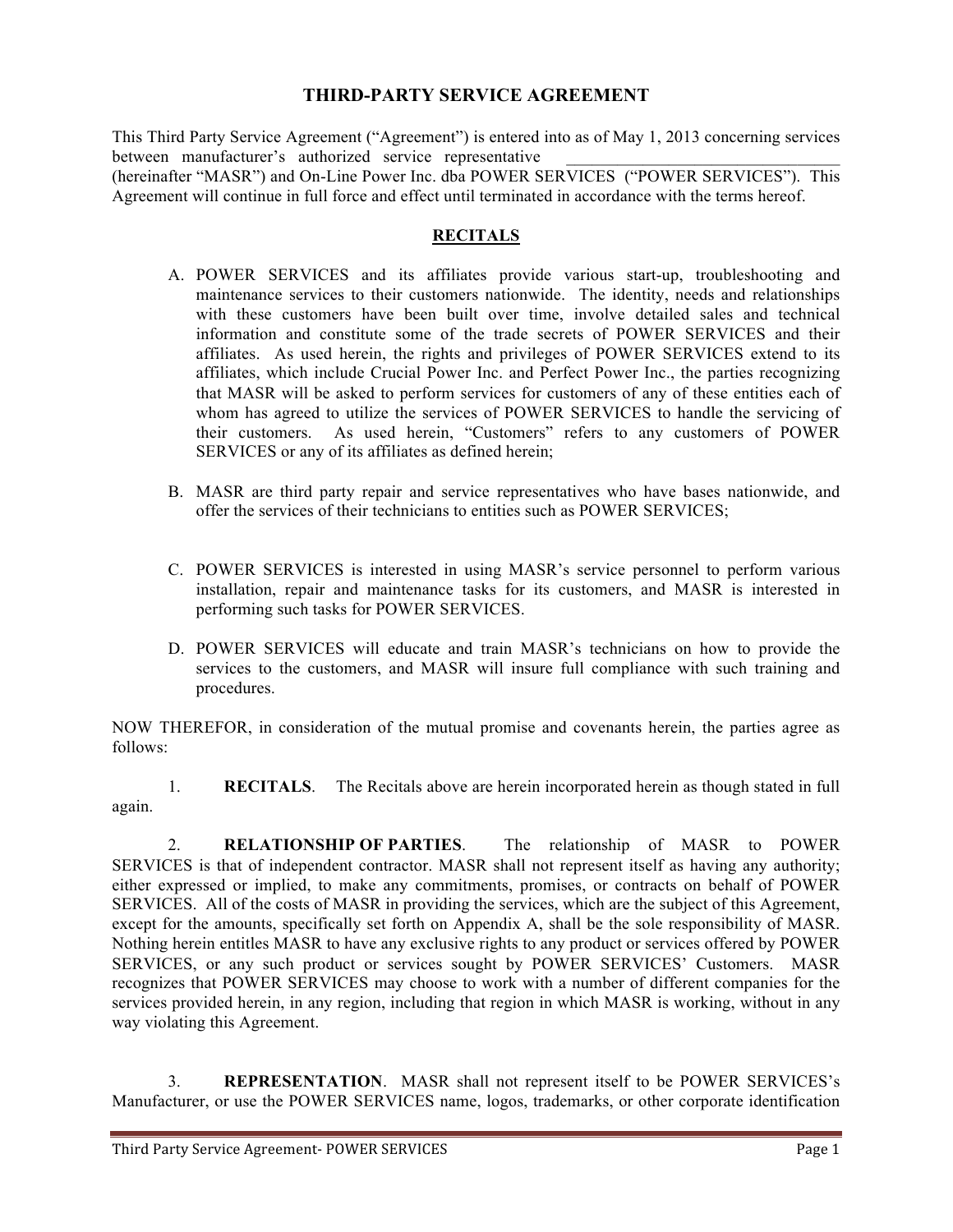marks without prior, written consent from POWER SERVICES. MASR acknowledges POWER SERVICES' exclusive right to its trade name and all related names, logos, trademarks and confidential documents. Nothing herein conveys any exclusive rights or representation to MASR, and the parties acknowledge and agree that POWER SERVICES, in its sole discretion, may elect to provide part or all of the services, which are the subject of this Agreement directly to customers without using MASR or by using other service providers.

## 4. **TRAINING AND TECHNICAL MATERIALS**.

- a. Technical Materials & Information. POWER SERVICES will supply MASR with technical documentation, drawings, schematics, and engineering bulletins necessary for MASR to competently service, install, startup or maintain its products. Special fixtures and documentation will be made available when necessary. Such materials are the property of POWER SERVICES and shall be returned upon termination of this Agreement.
- b. Training. Technical Training will be offered to MASR on a periodic basis. POWER SERVICES will choose an appropriate site for such training. This training will be offered at no charge to MASR, but MASR will pay all travel, hotel, local transportation, and other similar expenses as necessary to receive such training. POWER SERVICES will also provide technical training materials for use in class and in the servicing of its products. POWER SERVICES will provide MASR personnel a "FACTORY TRAINED" certificate upon training completion. MASR will insure that only its certified FACTORY TRAINED personnel ever perform any work or services on any products of POWER SERVICES.

5. **MASR SERVICE OBLIGATIONS**. MASR shall insure that at all times, any and all services it provides to any customers of POWER SERVICES are not only provided by certified FACTORY TRAINED personnel, that any such services are either at the written request of, or upon written notification to and consent of POWER SERVICES, and that all such services are performed to the highest levels of diligence, professionalism and safety. MASR may receive contacts from POWER SERVICES, or directly from POWER SERVICES' customers for performing any work or services on POWER SERVICES' products, both of which sources of requests shall be governed by this Agreement. In responding to any request by POWER SERVICES or by any of its customers, MASR shall provide the following services in the following manner on behalf of POWER SERVICES:

- a. Service Authorization. POWER SERVICES will notify MASR after a request for service is placed by any Customer. Alternatively, a Customer who has MASR contact information may contact MASR or its representatives directly. In either event, MASR may perform service work only after POWER SERVICES requests or is notified of the Customer request, and provides a purchase order number to MASR. Should MASR receive a request for service directly from a customer, it must inform POWER SERVICES and sell the service at the POWER SERVICES pre-approved rates on behalf of POWER SERVICES only. MASR may not use verbal authorizations without a purchase order number in any event and MASR may not attach its name and phone number to any unit for which they perform services. MASR will be provided a certificate and a badge to prove to customer their factory trained capability.
- b. Installation and Startup. When requested by POWER SERVICES, MASR shall perform installation of POWER SERVICES' products at the customer facilities, and perform all startup tasks required in accordance with the schematics, manuals and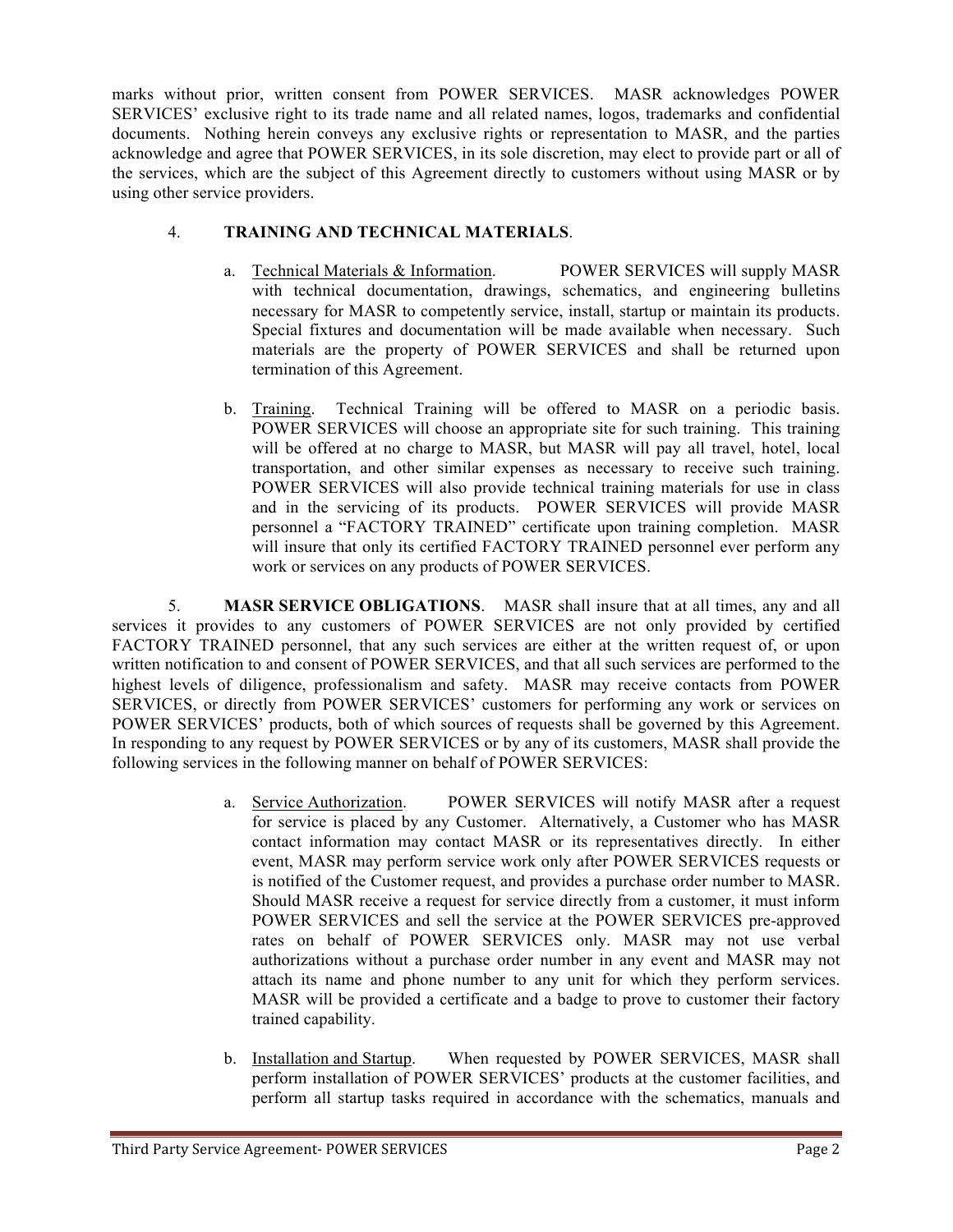training provided by POWER SERVICES, and pursuant to any written directions provided by POWER SERVICES.

- c. Emergency Services. POWER SERVICES provides a toll free number monitored 24 hours a day for emergency purposes. POWER SERVICES reserves the sole right to determine which circumstances constitutes an emergency. MASR must provide POWER SERVICES with availability to respond to emergencies during regular working hours and MASR shall also provide and maintain after hour's pager/telephone numbers in order to facilitate timely emergency response, as may be necessary. Should a customer call after business hours and there is no need to contact POWER SERVICES immediately, MASR must report to POWER SERVICES on the following business day.
- d. Maintenance and Service. MASR is permitted and encouraged to sell Maintenance Agreements on behalf of POWER SERVICES. In the event MASR seeks and obtains from any Customers or potential customers, a request for maintenance services, MASR will notify POWER SERVICES in writing of such customer information and requested coverage. POWER SERVICES will then provide MASR coverage terms so that MASR can extend the offer of coverage to the Customer. MASR will not perform any Maintenance Services for any Customer until it receives written authorization from POWER SERVICES, and then only in accordance with the terms and provisions of the agreement between the parties. In the event MASR is solely responsible for selling a Maintenance Agreement to any existing Customers or new customers, MASR will receive a commission in accordance with POWER SERVICES rates for such commissions. All Maintenance Agreements shall be provided by POWER SERVICES for execution by the Customer before any work or services are performed on such maintenance needs for the Customer.
- e. Replacement Parts. Customers who maintain a warranty or service agreement may be provided with replacement parts at no additional cost. Other Customers will be responsible for payment for replacement Parts. MASR is responsible to know, identify, and if it is not clear, to ascertain whether the required parts are part of a service or maintenance agreement or not. Such parts will be sent either to MASR or directly to the customer. Parts not covered under any agreement with the manufacturer will be invoiced directly to the customer at list price. Spare part kits are made available to MASR at the factory's option. MASR will be responsible for all parts sent for repair. The Manufacturer requires the complete return of warranty parts. Failure to return a part or all parts within 15 business days after service is completed will result in a direct billing to MASR at list price plus shipping. POWER SERVICES will provide parts to MASR for Warranty or Service Contract customers. RMA numbers is issued for all parts sent to MASR of which MASR will sue to send back to the factory upon completion of the service. All parts that are not required should not be opened up and sent back. The service provider will email or fax and mail a copy of the field service report, signed by the Customer, within 48 hours of work performed.
- f. Response Time for All Services. MASR shall respond to service requests within business hours. Requests received after 5:00 PM local time should be responded to by 9:00 AM on the next business day. Emergency requests must be responded to within four (4) hours. Once a purchase order is generated and MASR is notified of a request for service, it is MASR responsibility to coordinate all aspects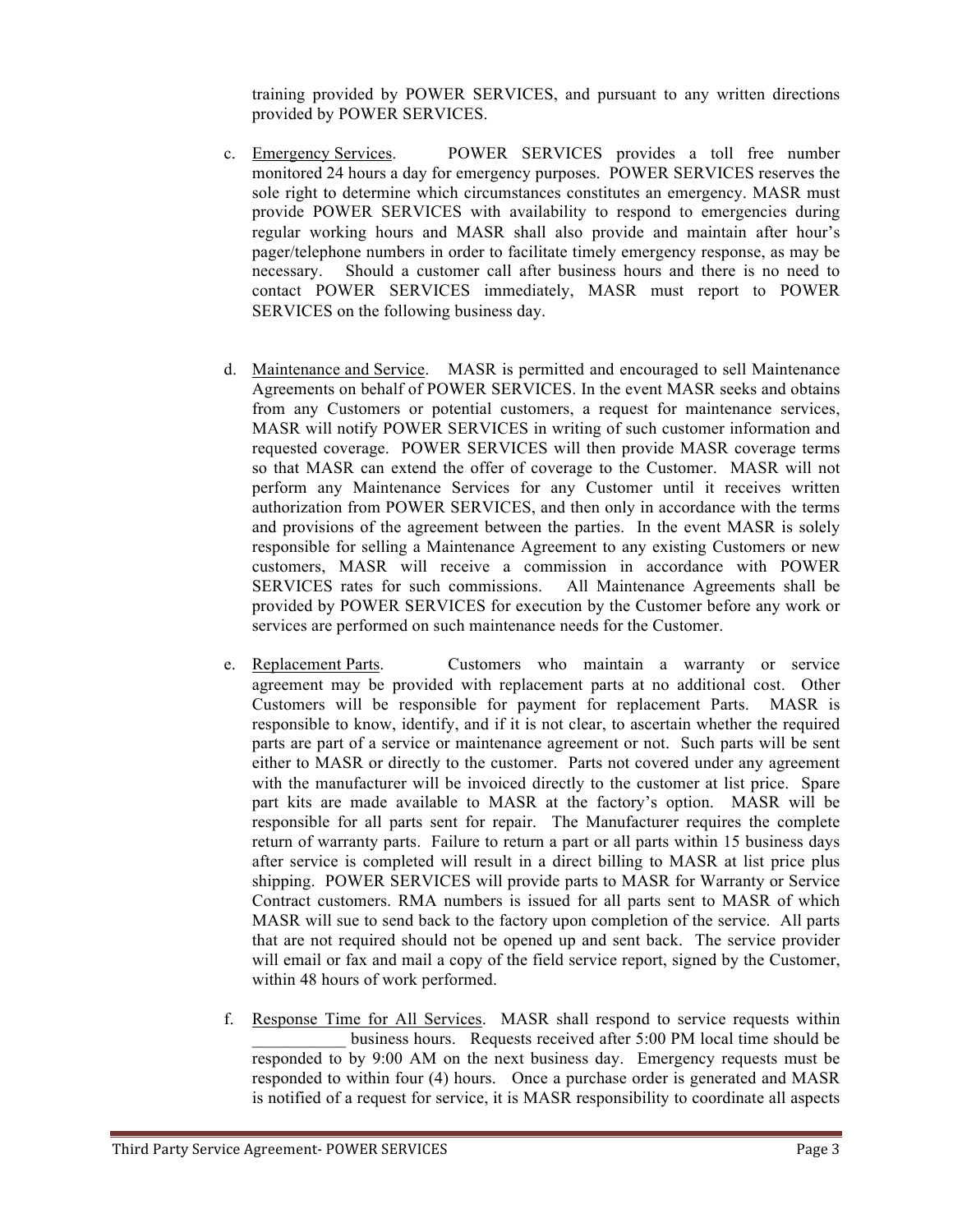of the visit including the availability of equipment, electrical service, load equipment, personnel, etc. POWER SERVICES will not pay for multiple visits due to lack of communication between the customer and MASR.

g. Radius of Services. MASR shall provide services only within the radius of services provided and described in Appendix B, attached hereto.

## 6. **SERVICE REPORTS AND BILLILNG BY MASR**.

- a. Service Reports. MASR will supply POWER SERVICES with a final invoice and a completed report within 2 days after the service is rendered. The service report will contain at minimum the reason for the visit, a summary of the work performed, model number, serial number, Customer name, address, phone #, contact name, purchase order number, part number used, a description of services provided and the customers signature. POWER SERVICES will provide specific forms for MASR to use and complete, together with obtaining the customer signature.
- b. Billing and Invoicing. The invoice will have at minimum a detailed breakdown for each day of service. Invoices will be paid on a net 30 basis from the date the invoice is received. Under no circumstances, can MASR delay or decline services as a result of a billing dispute with POWER SERVICES due to a billing issue. No bills will be processed without a service report. MASR shall complete all billing/invoicing by no later than 45 days from the date of service, otherwise MASR will not be compensated.

7. **PAYMENT BY POWER SERVICES**. POWER SERVICES shall pay MASR in accordance with the Rate sheet, as may be amended from time to time by POWER SERVICES, attached as Appendix A hereto. POWER SERVICES shall insure that its invoices and billings are in accordance with the rate sheet, and no extra costs or expenses are included therein unless expressly authorized by POWER SERVICES in writing. Payment by POWER SERVICES shall be made in accordance with the terms and conditions of POWER SERVICES attached as Appendix C, and only upon full compliance by MASR with all terms and conditions of service, reports, billing and other applicable provisions of this Agreement.

8. **NON-DISCLOSURE AND CONFIDENTIALITY**. During the duration of this Agreement, POWER SERVICES may disclose to MASR certain confidential information which may consist of but shall not be limited to, trade secrets, lists, business know-how, technical information, drawings, results of operations, strategies, practices and techniques of POWER SERVICES, POWER SERVICES Customers, their preferences and identities, as well as other proprietary and confidential information (hereinafter "Confidential Information"). MASR recognizes that such Confidential Information is a valuable, special and unique asset of POWER SERVICES which may provide POWER SERVICES with a significant competitive advantage and MASR understands and acknowledges that the disclosure of any such Confidential Information to unauthorized parties will prejudice the ability of POWER SERVICES to conduct its business successfully. In consideration of the willingness of POWER SERVICES to disclose certain Confidential Information to MASR, MASR hereby agrees to receive and retain the Confidential Information in strict confidence and to use the Confidential Information only in the furtherance of the business relationship between the parties to this Agreement. Without the prior written consent of POWER SERVICES, MASR will not: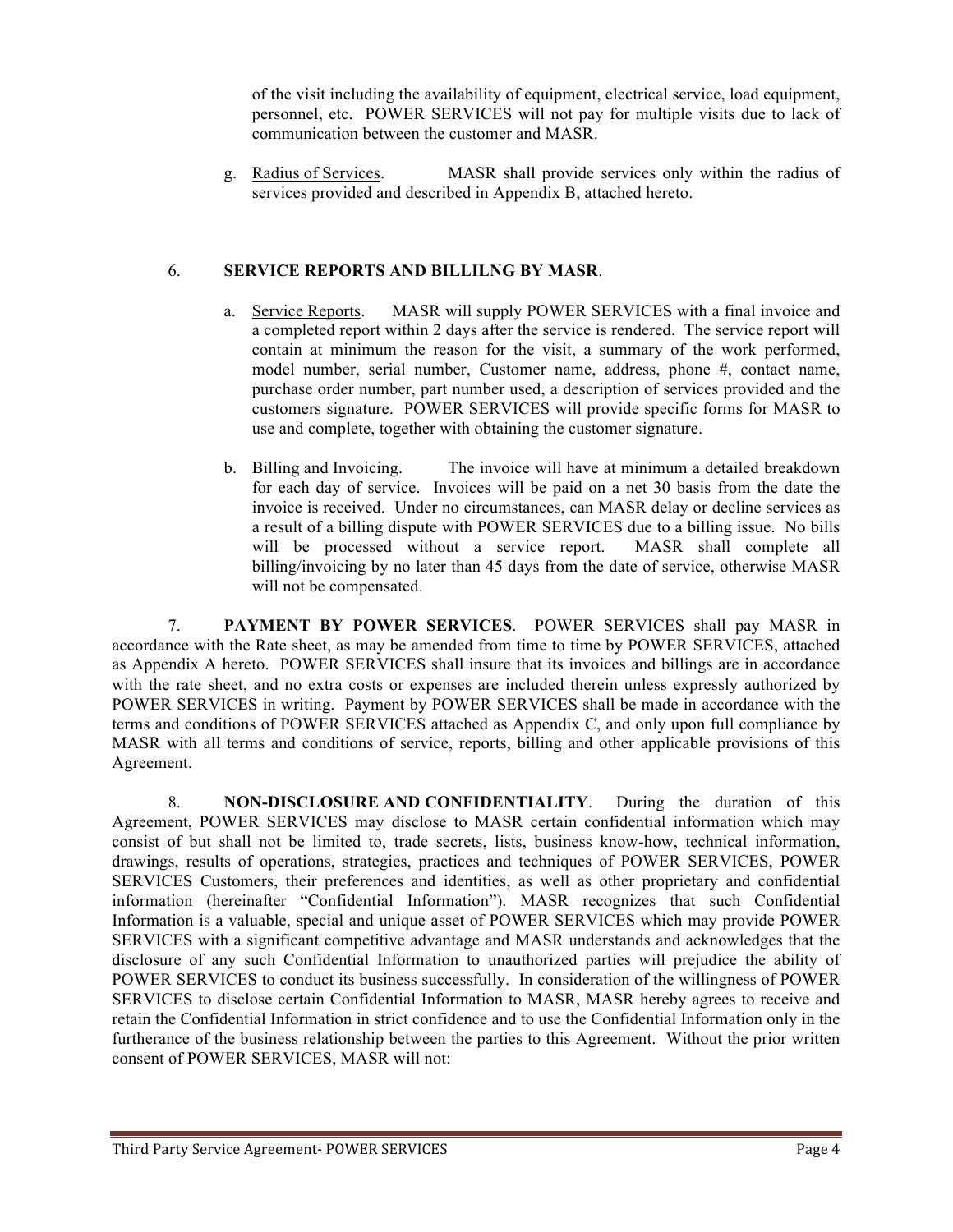- (a) Disclose any Confidential Information to any third party or entity nor give any third party or entity access thereto:
- (b) Use any Confidential Information in any manner except of the express business purpose and relationship between Manufacturer and/or;
- (c) Disclose to any third party entity the fact that Confidential Information is being made available to MASR. MASR further agrees to make no other use of the Confidential Information, to make the Confidential Information available only to its employees and those with a need to know in order to perform their duties in connection with the limited purposes of this Agreement. The prohibition against disclosure of Confidential Information will survive the termination or expiration of any business relationship between the parties. MASR acknowledges and agrees that money damages will not be a sufficient remedy for any breach of this prohibition on disclosure of Confidential Information. MASR will insure that all of its employees, agents or representatives who come into contact with POWER SERVICES, its business or Confidential Information, will execute this Agreement, and agree to be bound by the terms herein.

The terms and provisions of this Section, shall survive the expiration or termination of this Agreement, and shall remain in full force and effect and bind the parties hereto from the date of execution hereof.

9. **NON-SOLICITATION**. MASR, it agents, employees and representatives shall not solicit or refer to others any POWER SERVICES Customers, employees, or business contacts for any purpose which is competitive with POWER SERVICES, its business, services, and products without the prior written authorization of POWER SERVICES, and further they shall not sell or agree to sell any service contracts directly or indirectly or agree to provide any services similar to those in POWER SERVICES's service contracts to any customer of POWER SERVICES or any customers who own, control or use POWER SERVICES products or equipment. MASR, it agents, employees and representatives agree that they will direct any inquiries or requests for information by any POWER SERVICES Customers only to POWER SERVICES's Field Service. This Non-Solicitation section shall remain in full force and effect throughout the duration of this Agreement, and for a period of an additional three (3) years from the termination date of this Agreement.

10. **PROFESSIONALISM.** MASR shall handle service calls and business dealings with customers in a professional, courteous and businesslike manner with appropriate dress.

11. **INDEMNIFICATION**. MASR and POWER SERVICES will save each other harmless of any and all liabilities as a result of claims, demands, costs including attorney's fees, which may result from any act of its officers, directors, agents or employees in performing its obligations under the terms of this Agreement or which may result from itS breach of any of the terms and conditions of this agreement.

12. **TERMINATION**. Subject to Section 8 and 9 of this Agreement, either party may terminate this agreement by providing a written 30-day notice to the other party. However, for any work for which MASR had already been solicited, for which a Purchase Order had been issued by POWER SERVICES, or for which MASR had otherwise commenced engagement prior to receipt of such notice of termination, MASR shall insure the timely and proper completion of such work.

13. **MISCELLANEOUS**. This Agreement supersedes all previous agreements, written or oral, relating to the above subject matter, and may be modified only by a written instrument duly executed by the parties hereto. All clauses and covenants contained in this Agreement may be severed and in the event any of them is held to be invalid by any court, this Agreement shall be interpreted as if such invalid clauses and covenants were not contained herein. Captions and Headings are for convenience only and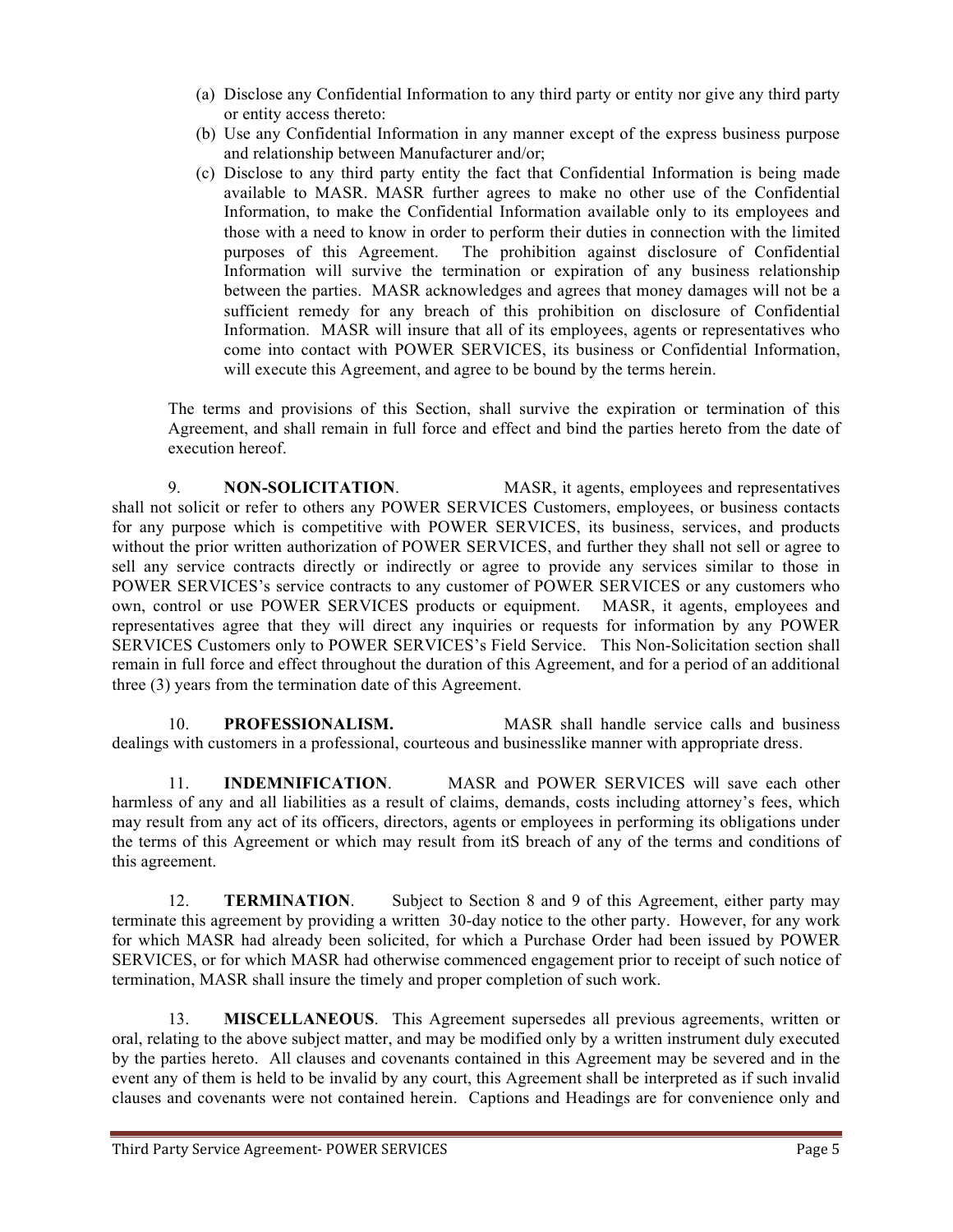shall not modify, abrogate or otherwise affect the terms and provisions herein. This Agreement will be construed according to the laws of the State of California, and has been entered into in Los Angeles, California for the Central Judicial District. This Agreement has been entered into as a result of a fully negotiated and bargained exchange, and neither party shall be deemed the drafting party for purposes of interpreting the Agreement, or ambiguities, if any against the drafter.

14. **COUNTERPARTS**. This Agreement may be executed in counterparts, and the combined signature pages so executed will operate as one fully executed Agreement. Signatures will be valid if exchanged by facsimile, electronic mail, or other means regularly employed for exchanging signatures on Agreements in the industry.

IN WITNESS WHEREOF, the parties hereto have borne their signatures below:

| <b>MASR</b><br>Signature: | <b>Power Services</b><br>Signature |
|---------------------------|------------------------------------|
| Date:                     | Date                               |
| Company                   |                                    |
| Address                   |                                    |
|                           |                                    |
| Phone                     |                                    |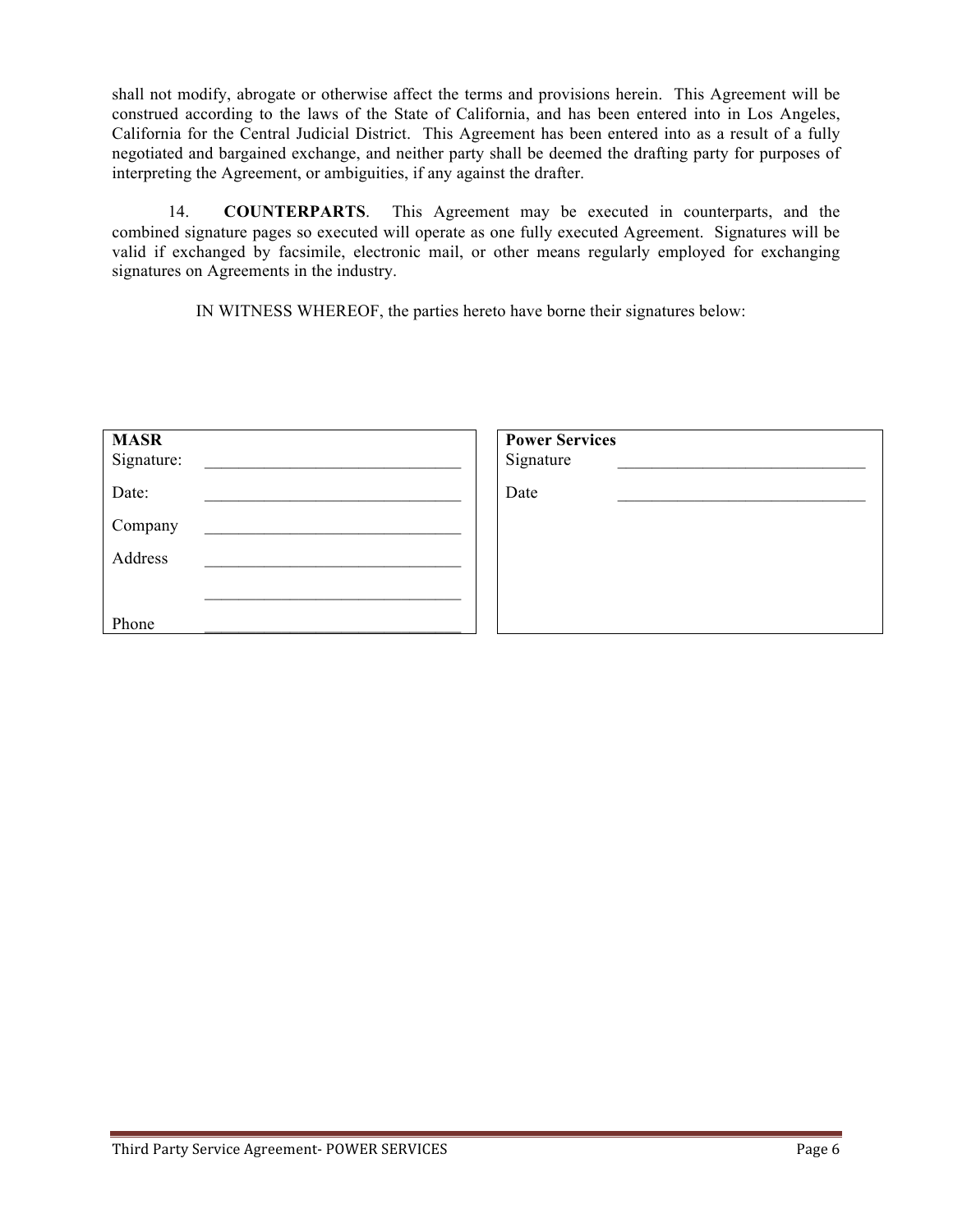# **APPENDIX A RATE SCHEDULE**

## **FLAT RATE**:

|                             | <b>Monday – Friday</b><br>$8:00 AM - 5:00 PM$ | Monday – Friday after 5:00 PM<br>& Saturday 8:00 AM - 5:00 PM | Saturday after 5:00 PM,<br><b>Sunday &amp; Holidays</b> |
|-----------------------------|-----------------------------------------------|---------------------------------------------------------------|---------------------------------------------------------|
| Start-up                    |                                               |                                                               |                                                         |
| Preventative<br>Maintenance |                                               |                                                               |                                                         |
| Repair                      |                                               |                                                               |                                                         |

#### **NON FLAT RATE:**

Service visits beyond a \_\_\_\_\_\_\_\_\_\_\_\_\_\_\_ mile radius and after regular business hours of Monday through Friday, 8:00 AM to 5:00 PM shall be invoiced on the following schedule:

|                             | Monday – Friday<br>$8:00 AM - 5:00 PM$ | Monday – Friday after 5:00 PM<br>& Saturday 8:00 AM - 5:00 PM | Saturday after 5:00 PM,<br><b>Sunday &amp; Holidays</b> |
|-----------------------------|----------------------------------------|---------------------------------------------------------------|---------------------------------------------------------|
| Start-up                    |                                        |                                                               |                                                         |
| Preventative<br>Maintenance |                                        |                                                               |                                                         |
| Repair                      |                                        |                                                               |                                                         |

Labor: labor is defined as actual time spent servicing, testing, or repairing POWER SERVICES product.

**Travel:** travel time is actual time spend in transit to and from a customer's site.

**Mileage:**  $\blacksquare$ 

#### **Travel Expenses**:

- a. Actual vehicle mileage at \$0.35 (cents) per mile.
- b. Most economical airfare (coach, economy) at actual cost.
- c. Rental car at cost (economy or mid-sized class) not to exceed \$70/day.
- d. Hotel/Motel accommodations at cost not to exceed \$80/day.

Should MASR obtain a service contract for multiple units from other manufactures, which includes an POWER SERVICES product, MASR shall pass the sale of the POWER SERVICES product contract to POWER SERVICES.

**RATES:** Fixed price for Start-up, preventative maintenance & repairs

**COMMISSIONS:** Commissions are paid only as a percentage of the Service Agreement as it is billed and collected. No commissions will be paid until payment has been received. (Commission will be paid on the  $20<sup>th</sup>$  day of each month following receipt of payment.)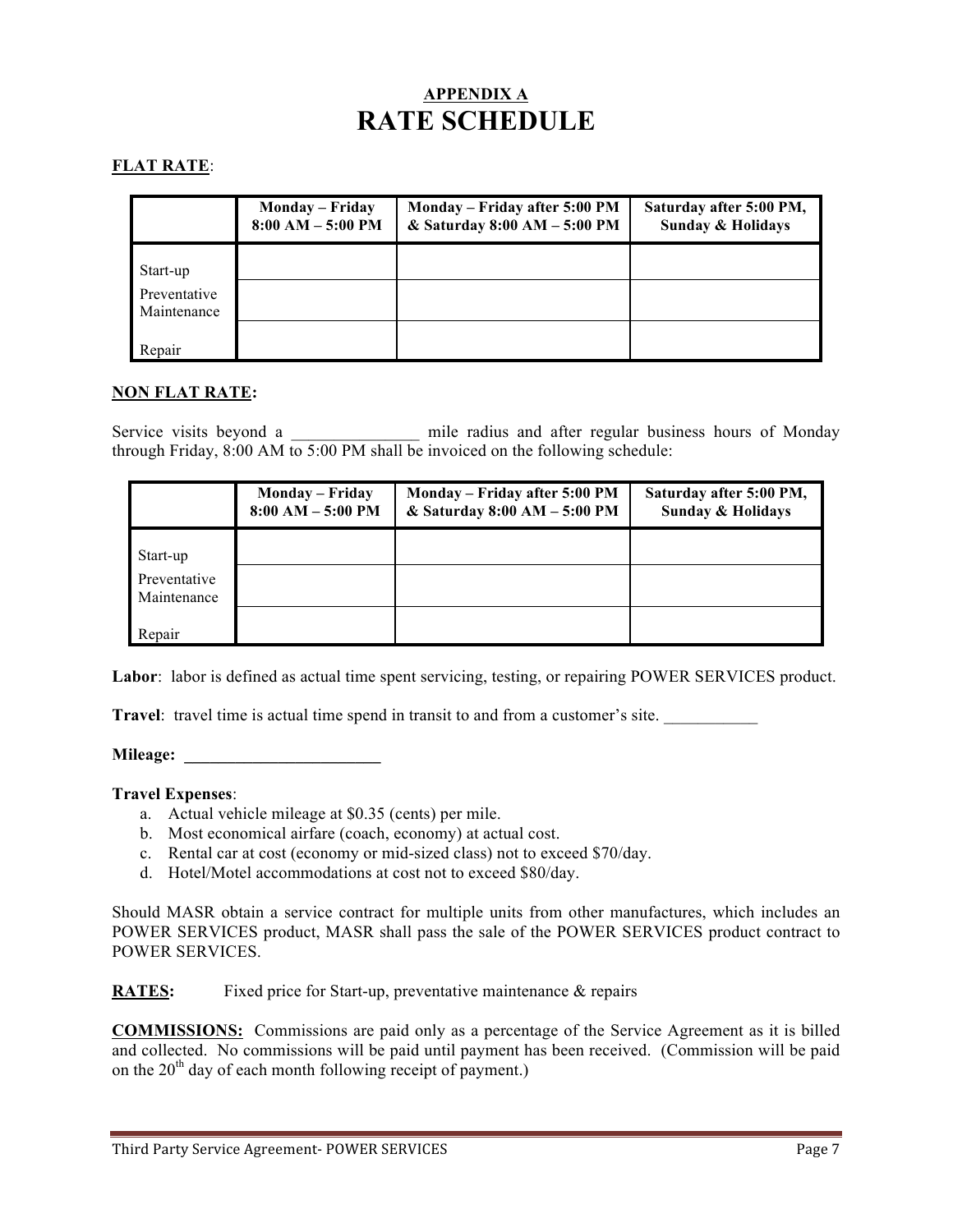## **APPENDIX B**

# **TERRITORY**

**"Turn On, Repair, Certification"**

## • **FLAT RATE TERRITORY**

| <b>CITY</b> | <b>STATE</b> | <b>ZIP</b> |
|-------------|--------------|------------|
|             |              |            |
|             |              |            |
|             |              |            |
|             |              |            |
|             |              |            |
|             |              |            |
|             |              |            |
|             |              |            |
|             |              |            |

## • **OUTSIDE OF FLAT RATE TERRITORY**

| <b>Travel Time</b> | <b>CITY</b> | <b>STATE</b> | <b>ZIP</b> |
|--------------------|-------------|--------------|------------|
|                    |             |              |            |
|                    |             |              |            |
|                    |             |              |            |
|                    |             |              |            |
|                    |             |              |            |
|                    |             |              |            |
|                    |             |              |            |
|                    |             |              |            |